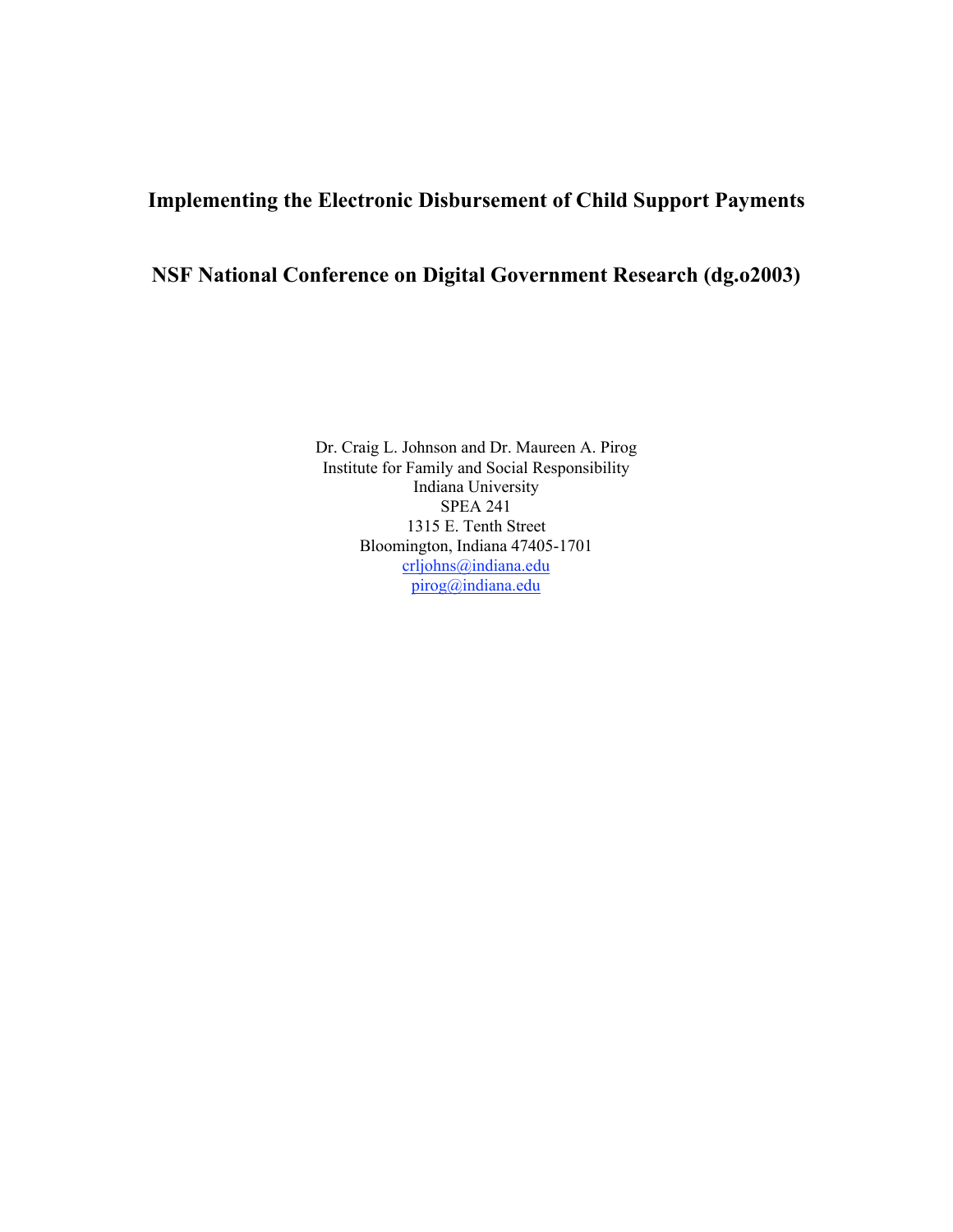### **Abstract**

This paper describes an on-going e-government pilot project to implement an electronic child support disbursement system in the state of Indiana. The new electronic disbursement system is designed to replace the current paper-based check system with a dual electronic system of direct bank deposits for custodial parents with bank accounts and commercial debit cards with a MasterCard logo for unbanked custodial parents, referred to as the *Hoosier Works* card. We discuss the planned development of the new electronic disbursement system and lay out the framework of the comprehensive evaluation plan built into the project's design.

## **1. Introduction**

Child support payments in Indiana are currently disbursed through a paper-check based system from the state government and local county clerks' offices. The child support electronic disbursement pilot project involves payments disbursed by the state government and three counties in Indiana, with the expectation that the system will be rolled out through the entire state. In addition, the lessons learned from this project will influence the roll-out of similar child support disbursement systems in other states. As the first, statewide electronic child support payment system, this case study will likely influence the dissemination of this e-government innovation nationally.

#### **2. Project Background**

The project began in the summer of 2002 with the joint drafting of a grant proposal by the Indiana Family and Social Service Administration and researchers from the Institute for Family and Social Responsibility at Indiana University, School of Public and Environmental Affairs. The project was awarded funding for both project implementation and project evaluation by the United States Department of Health and Human Services, with matching funding provided by the Indiana Family and Social Service Administration. Demonstration funding was provided because it is believed that, if successful, Indiana's electronic child support disbursement system will be replicated in other states. This will have farreaching, long-lasting impacts because nationally the Child Support Enforcement (CSE) program is the second largest child-oriented program, second only to K-12 education, and it can serve children for long periods of time, from birth through college.

The new electronic system is expected to significantly reduce county and state administrative costs, supply and material costs (i.e., writing checks, stuffing envelopes, postage and stationary), and increase client satisfaction. From the clients' perspective, the benefits of the new electronic disbursement system should be substantial. Child support checks will not take two to five days for postal delivery;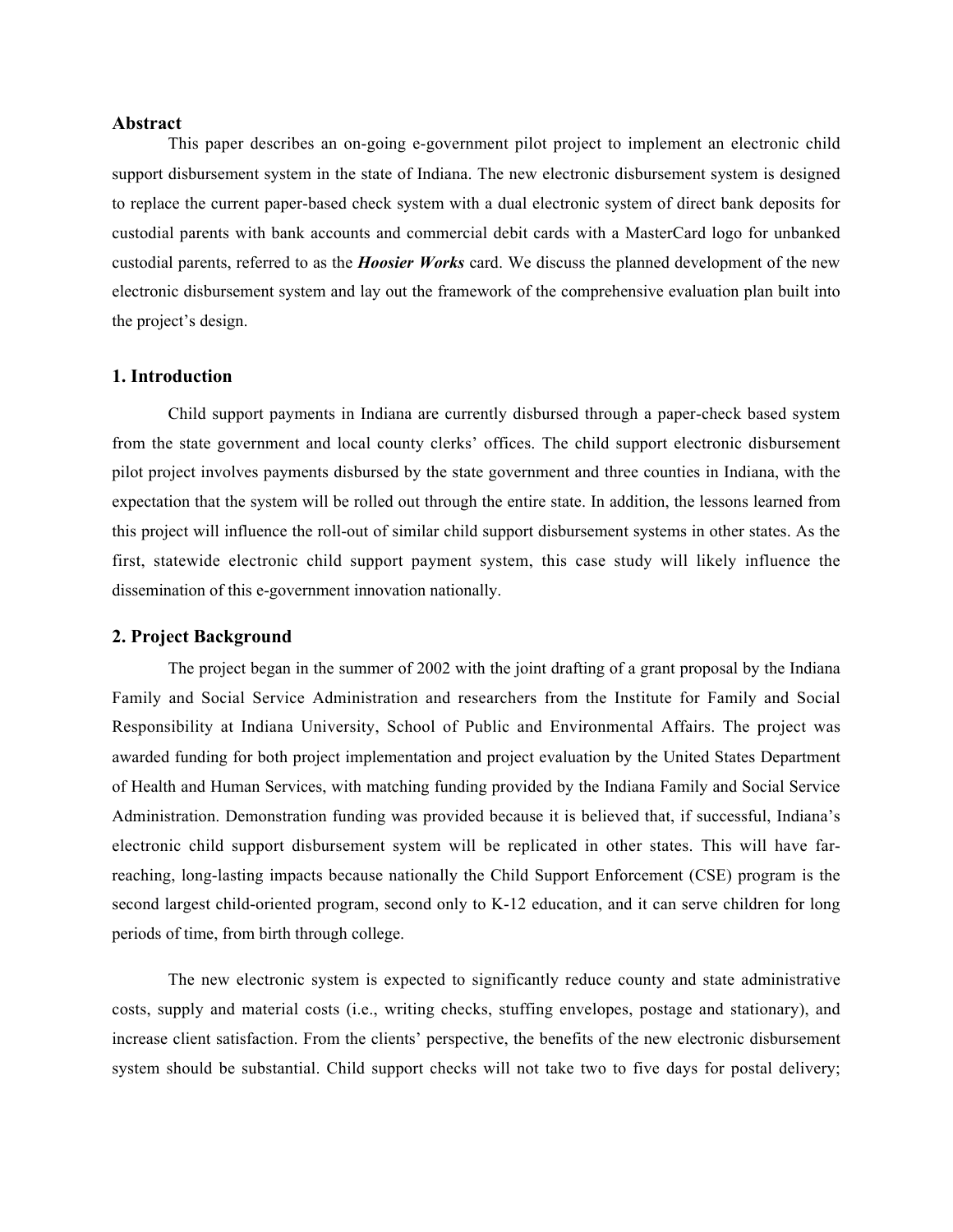check cashing and banking fees for low income families will be reduced; many "unbanked" low-income people will be brought into the banking system; the sense of security will be improved by using the commercial debit card rather than carrying cash; and custodial parents who are out of town, experiencing housing insecurity or are domestic violence victims will now be able to receive their child support payments.

#### **3. Electronic Disbursement and Electronic Benefit Transfer (EBT)**

This child support electronic disbursement project continues the state of Indiana's efforts to implement major e-government projects to reduce the costs of delivering services to citizens, improve program performance, and increase customer service. In Indiana, as in some other states, the use of electronic benefit transfers (EBT) has become popular for the delivery of both Food Stamps and TANF payments. This technology has been used in ATM (automated teller machines) banking networks and electronic bill presentment and payment systems. In addition to direct deposits into client transaction accounts at financial institutions, EBT has been extended to the use of debit cards for child care, the social security insurance supplement program, emergency assistance, and EBT is being considered in many states for delivering USDA Women, Infants and Children (WIC) benefits. However, there is little experience and no evaluation of projects that have included child support on such debit cards.

While the upside potential for e-government innovations in child support is enormous, direct transfers of technology from the Food Stamps and TANF program may not work since child support is not a government benefit but rather a transfer from one private citizen to his or her children that is enforced by governments. In Indiana, this seemingly simple innovation involves contracts with debit card and information technology vendors, banks, and up to 92 counties where child support is deposited before being disbursed to recipient families. At the state level, collaboration between the Child Support Bureau (CSB), the technology branch of the state social services agency and its private vendor, the state Accountant's office, the finance office, and the TANF program is necessary. This innovation also requires collaboration between the state CSB and 92 elected county clerks who are paid for disbursing child support.

# **4. Project Evaluation**

Many states electronically deposit incoming child support payments from non-custodial parents into transaction accounts. But, few states deposit child support onto state-issued debit cards used either for child support alone or in conjunction with other income-transfer programs, and no state has a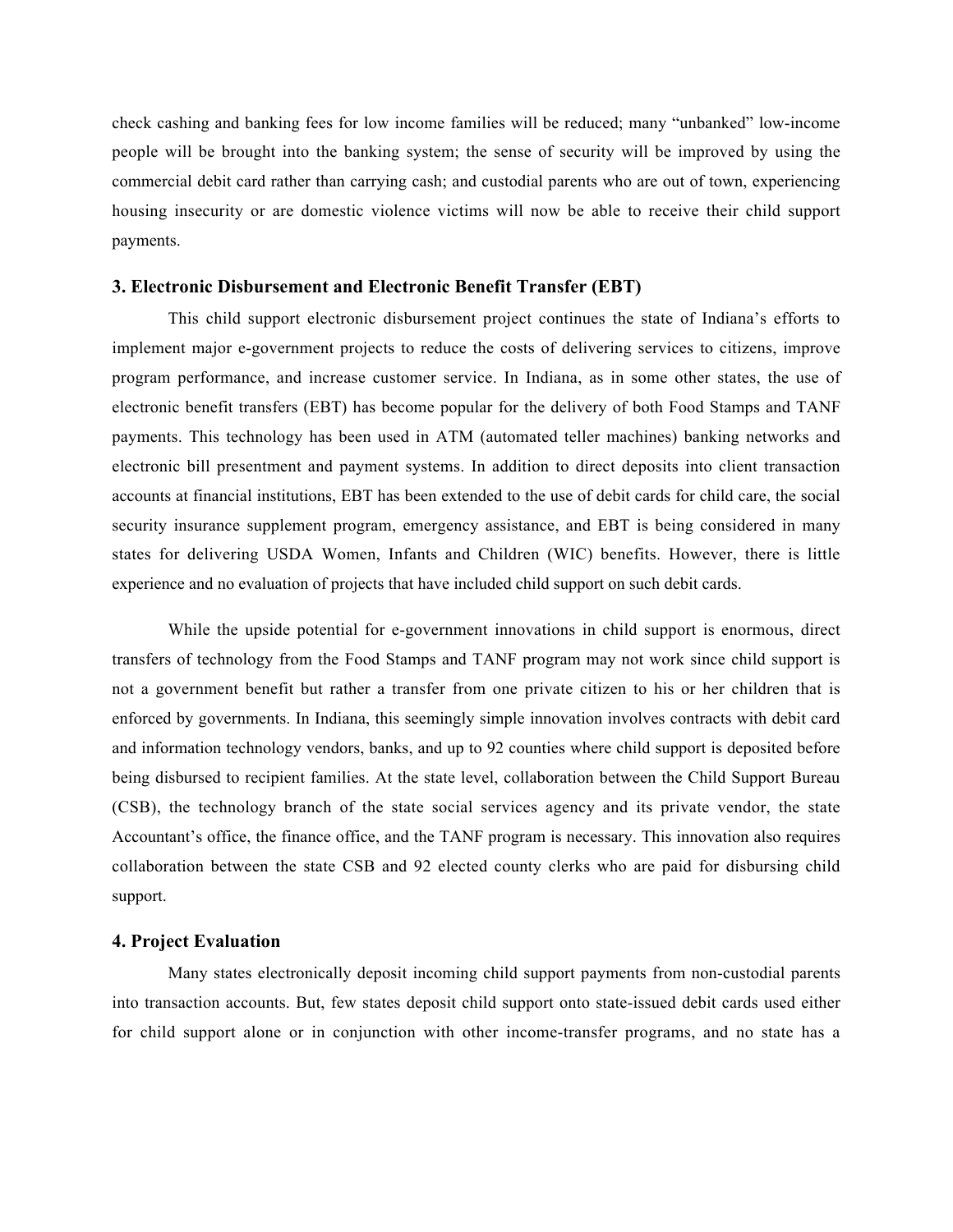disbursement system comprised entirely of electronic funds transfers. Moreover, none of the states using debit cards have evaluated their efficacy.

This is the first, rigorous evaluation of state-issued, child support debit cards in a state that will move from a disbursement system that is comprised largely of traditional check-writing services to a disbursement system that will be entirely electronic. Researchers will use a triangulation strategy to thoroughly evaluate the project from multiple dimensions. The triangulation strategy involves individually assessing the role of clients, administrators, and vendors. Individual surveys, followed by telephone and face-to-face interviews, will be administered to all three groups. Each survey covers qualitative information and quantitative project output data (i.e., costs, work flow statistics, etc.)

The evaluation plan has both process and impact components. First, to evaluate changes in program performance, university researchers are employing a pre-test, post-test with comparison groups methodology, using both qualitative and quantitative measures collected from the state and the three pilot counties. Quantitative measures include budgetary data on costs, administrative savings and program performance data on changes in undistributed child support, disbursement error rates, and the number of returned warrants for invalid addresses. Qualitative administrative performance measures focus on problems and strengths of both disbursement systems and administrators' impressions of programmatic success.

The evaluation involves pre-implementation and post-implementation mail surveys and site visits to each pilot county to collect administrative data and conduct semi-structured interviews with county clerks and staff responsible for distributing child support. Administrative data on factors such as costs, returned warrants, undistributed collections, and fees paid by obligors to cover disbursement costs are being collected. Additionally, interviews will be conducted with county clerks and staff members directly responsible for distributing child support. Interviews will address the problems and strengths of the current county-level child support distribution system.

State employees responsible for implementing and running both the old and new child support distribution systems are part of the two rounds of staff interviews. The evaluation team is also collecting pre-test, post-test, county-level, administrative data from three comparison counties matched on size, population density, and other important socioeconomic variables.

In addition, a post-project implementation mail survey with follow-up face-to-face interviews will be administered to assess the level of effective collaboration between the various parties responsible for